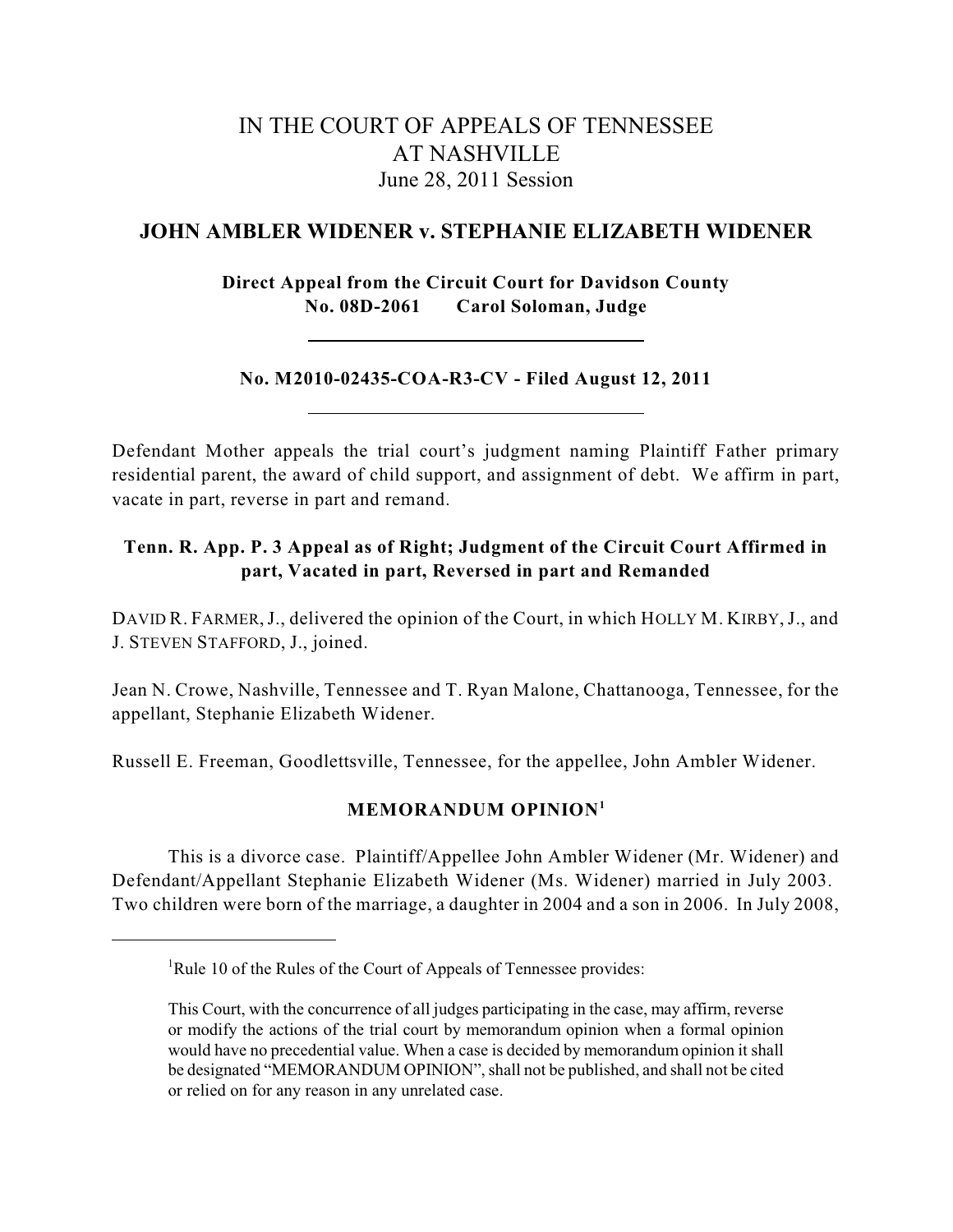Mr. Widener filed a complaint for divorce in the Circuit Court for Davidson County, alleging several grounds for divorce and seeking to be named primary residential parent of the parties' minor children. Ms. Widener answered and counter-complained in November 2008, also seeking an absolute divorce and to be named primary residential parent. Issues of child custody were hotly contested, and the matter was heard by the trial court on August 30, 2010.

The trial court entered the decree of divorce on October 19, 2010, declaring the parties divorced. The trial court named Mr. Widener primary residential parent and established alternate parenting time for Ms. Widener based on the agreement of the parties during the course of the litigation. For the purposes of calculating child support, the trial court established Ms. Widener's income to be \$1,117.00 where Ms. Widener was not working fulltime. The trial court found that Mr. Widener was not receiving overtime pay that he had previously received, and found his income to be \$2,981.00 per month. The trial court ordered Mr. Widener to pay outstanding medical and housing bills in an unspecified amount, and \$1,000 of the amount owed for a car that Ms. Widener used during the marriage. Following further proceedings on child support matters, the trial court entered final judgment on January 7, 2011. Ms. Widener filed a timely notice of appeal to this Court. On December 27, 2010, we granted Ms. Widener's motion to proceed as a poor person on appeal.

### *Issues Presented*

Ms. Widener presents the following issues for our review, as we re-state them:

- (1) Whether the trial court erred by naming Mr. Widener primary residential parent of the parties' minor children.
- (2) Whether the trial court erred in its finding regarding Mr. Widener's income.
- (3) Whether the trial court erred by ordering Ms. Widener to be responsible for the debt on the car she used during the marriage, less \$1,000, when she did not possess the car after the parties' separation.

#### *Standard of Review*

We review the trial court's findings of fact with a presumption of correctness unless the evidence preponderates otherwise. Tenn. R. App. P. 13(d). Accordingly, we will not reverse the trial court's factual findings unless they are contrary to the preponderance of the evidence. We review the trial court's conclusions on matters of law *de novo*, however, with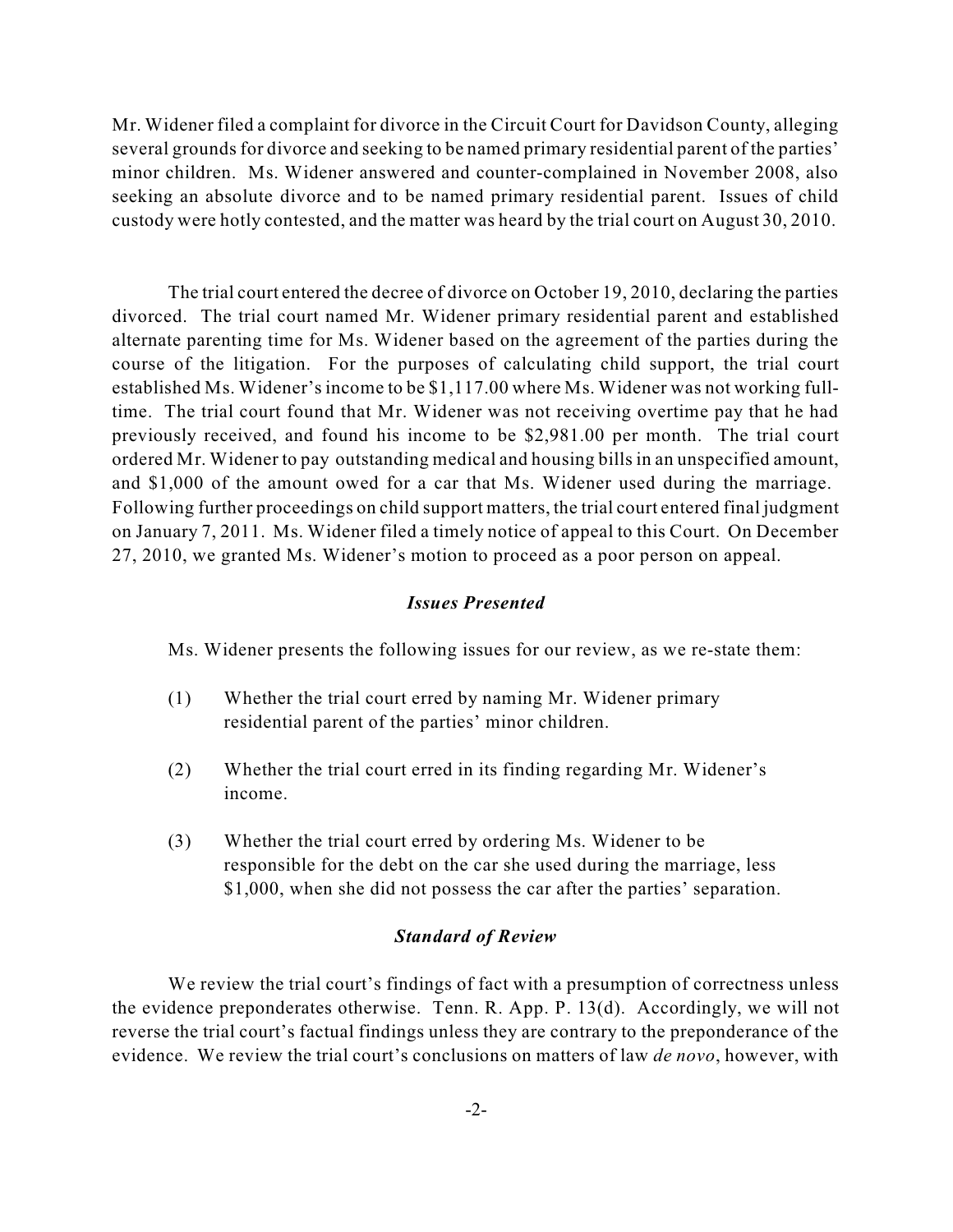no presumption of correctness. Tenn. R. App. P. 13(d). Our review of a trial court's application of the law to the facts is *de novo*, with no presumption of correctness. *State v. Ingram*, 331 S.W.3d 746, 755 (Tenn. 2011). Matters of child custody and visitation generally are within the broad discretion of the trial court. *Eldridge v. Eldridge*, 42 S.W.3d 82, 85 (Tenn. 2001) (citations omitted). Similarly, the trial court's determinations on matters of witness credibility are accorded great deference. *Wells v. Tenn. Bd. of Regents*, 9 S.W.3d 779, 783 (Tenn.1999). We will not re-evaluate a trial judge's credibility determinations unless they are contradicted by clear and convincing evidence. *Id*.

#### *Discussion*

We turn first to whether the trial court erred in naming Mr. Widener primary residential parent. As noted above, the trial court has wide discretion on matters relating to child custody. Its determination on how to best allocate parental responsibility often turns on subtle factors which require the court to assess the credibility and demeanor of the witnesses. *E.g., Adelsperger v. Adelsperger*, 970 S.W.2d 482, 485 (Tenn. Ct. App. 1997). We will not substitute our judgment for that of the trial court on these matters. *E.g., Eldridge v. Eldridge*, 42 S.W.3d 82, 88 (Tenn. 2001). Rather, we will disturb a trial court's decision regarding parental responsibility only if it "falls outside the spectrum of rulings that might reasonably result from an application of the correct legal standards to the evidence found in the record." *Id*. Notwithstanding the trial court's broad discretion, its decision must be supported by the proof in the record and the applicable case and statutory law. *Gaskill v. Gaskill*, 936 S.W.2d 626, 631 (Tenn. Ct. App. 1996). Tennessee Code Annotated § 36-6-106 sets out the factors which the trial court must consider when determining which parent will be named primary residential parent.

In her brief and in the trial court, Ms. Widener has alleged instances of physical abuse on the part of Mr. Widener toward herself and the children to support her assertion that she should be named primary residential parent. The trial court found:

At the separation of these parties, there was domestic violence between both parties wherein each were physical with the other for which the [c]ourt finds no excuse and it was proper for the parties to separate and when [Ms. Widener] left the parties['] marital residence at the time of the separation, in October of 2007, [she] left the parties['] minor children in the primary care of [Mr. Widener].

The trial court engaged in the comparative fitness evaluation prescribed by the Code, and determined it was in the best interests of the minor children to remain in the primary care of Mr. Widener. Additionally, the trial court found that Mr. Widener was "a very credible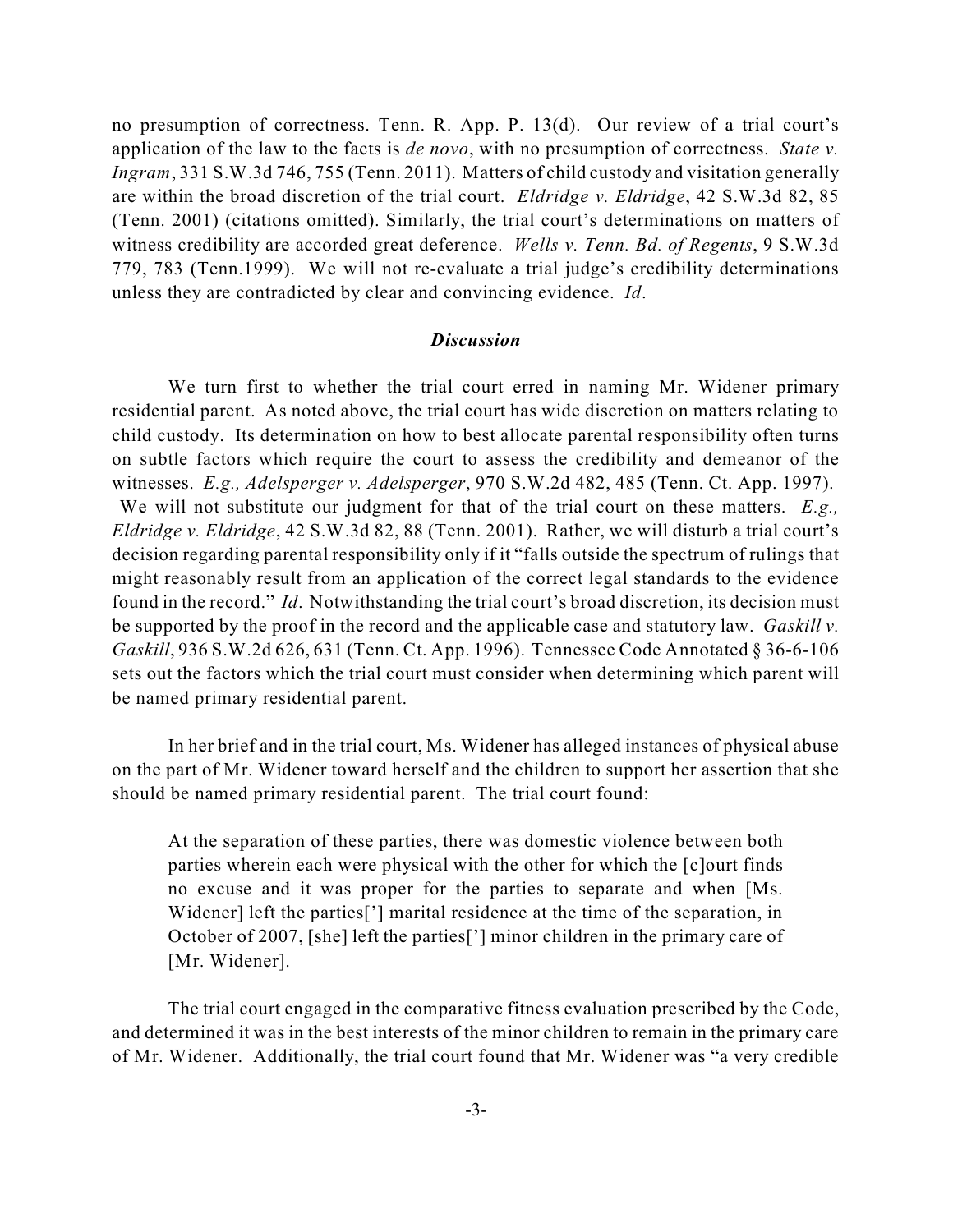witness," that he had the support of his family to provide after-school care, and that Mr. Widener "has provided continuity in the children's lives" and "has been the stabilizing force in [their] lives." Upon review of the evidence in the record, we cannot say the evidence preponderates against the trial court's findings, or that the trial court abused its discretion. We affirm on this issue.

We next turn to Ms. Widener's assertion that the trial court erred by finding that Mr. Widener's income was \$2,981.00 per month. In her brief, Ms. Widener asserts the trial court failed to take Mr. Widener's overtime pay into account when making its determination. She asserts that, although Mr. Widener did not earn overtime pay for the two weeks preceding trial, his overtime amounts should have been considered as Mr. Widener testified at trial that his overtime hours are "up and down."

The determination of a parent's income is a question of fact. *Willis v. Willis*, 62 S.W.3d 735, 739 (Tenn. Ct. App. 2001). Overtime pay is to be included in the calculation of a parent's income. Tenn. Comp. R. & Regs. R. 1240-02-04-.04(3)(a)(vi). "Variable income such as commissions, bonuses, overtime pay, dividends, etc. shall be averaged over a reasonable period of time consistent with the circumstances of the case and added to a parent's fixed salary or wages to determine gross income." Tenn. Comp. R. & Regs. R.  $1240 - 02 - 04 - 04(3)(b)$ .

At the August 2010 hearing of this matter, Mr. Widener testified that he had not received overtime pay for the "[l]ast two weeks." When asked whether "it appear[ed] that the overtime is going to start back up," Mr. Widener replied, "[i]t always does." Mr. Widener testified that overtime was "up and down." He stated, "[a]t some point, we should pick back up."

In light of Mr. Widener's testimony and the requirements of the Child Support Guidelines, we agree that the evidence preponderates against the trial court's finding concerning Mr. Widener's income. We accordingly vacate the child support determination and remand to the trial court to include an average of Mr. Widener's overtime pay in its calculation of his income, and to recalculate the parties' child support obligations based on the revised amounts.

We finally turn to Ms. Widener's assertion that the trial court erred by ordering her to assume all but \$1,000 of the debt remaining on the car she drove during the parties marriage. In her brief, Ms. Widener asserts that there was no basis for the court to order her to assume responsibility for all but \$1,000 of the debt for the automobile where Mr. Widener testified that he did not allow her to take the car because it was in his aunt's name. At the trial of this matter, Mr. Widener testified that the vehicle was "in [his] aunt's name," that it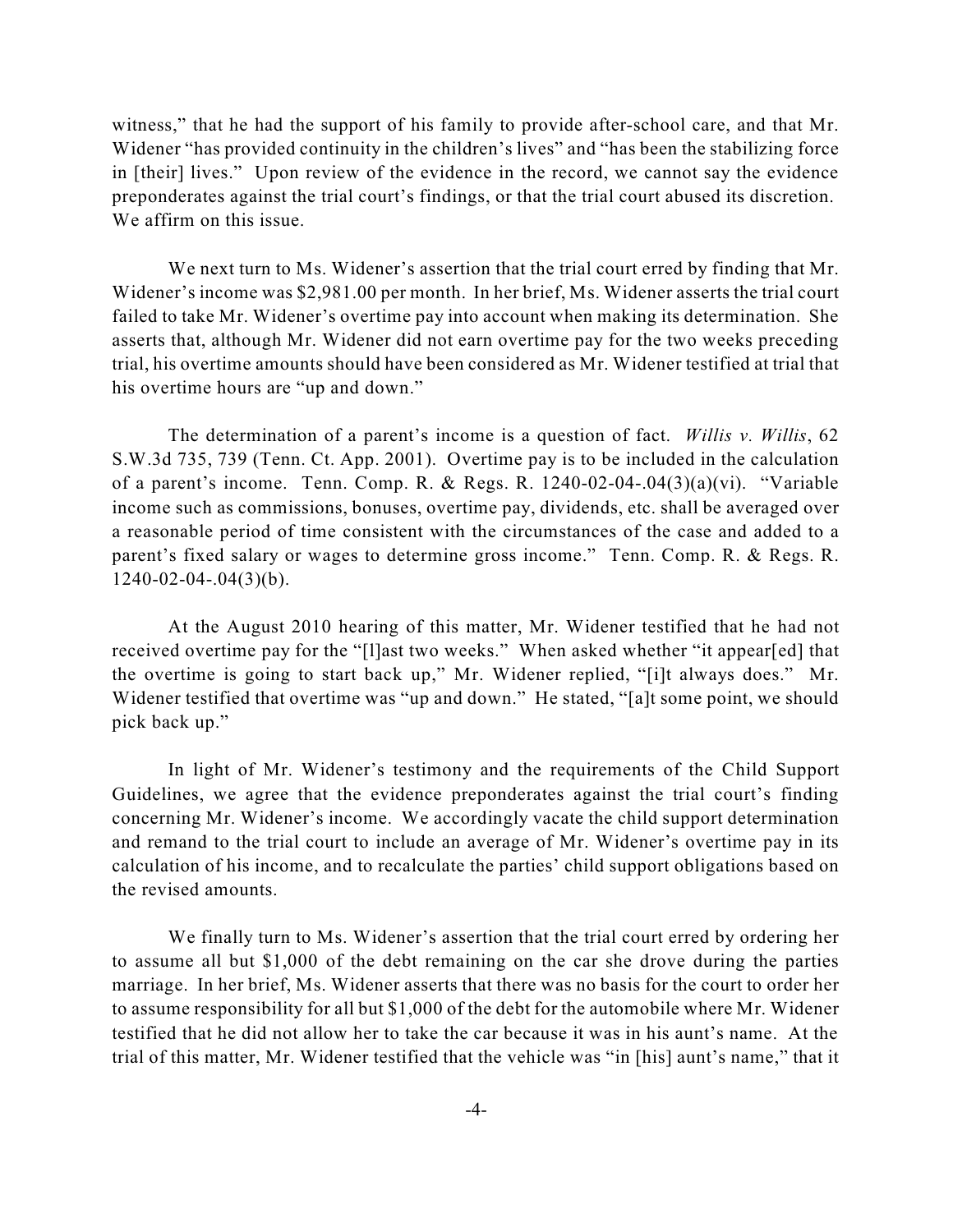had been repossessed, and that payments in the amount of approximately \$7,000 were owed on the vehicle. He testified that the vehicle was purchased to enable Ms. Widener to work, but that "if she was working, [they] would have more problems than anything else." Mr. Widener testified that the costs of gas and child-care cost more than Ms. Widener would earn. Mr. Widener concedes that he did not allow Ms. Widener to take the vehicle with her.

The final decree of divorce reflects that the court assigned this debt to Ms. Widener as part of its division of property. In essence, it assigned to Ms. Widener an amount equal to the remainder of the automobile debt, less \$1,000. The trial court found that the parties' debt included medical bills for their children; credit card charges that primarily consisted of Christmas gifts for the children; pre-separation, past due apartment rent amounts; and the automobile debt on the car which Ms. Widener drove pre-separation. The trial court did not make findings with respect to the amounts of these debts, however. Mr. Widener testified at trial and reiterated in his brief that the parties' debt included medical bills in the amount of \$240, and the record does not contain evidence of further debt. Thus, the trial court apparently assigned debt in the amount of \$1,240 to Mr. Widener, and in the amount of \$6,000 to Ms. Widener. The parties did not own real property, and they each were awarded the personal property currently in their possession.

The trial court must divide the marital estate equitably. Tenn. Code Ann. § 36-4- 121(a)(1); *Batson v. Batson*, 769 S.W.2d 849, 859 (Tenn. Ct. App.1988). The factors to be considered by the trial court when dividing the marital estate are set forth in  $\S$  36-4-121(c) of the Tennessee Code. An equitable division of marital property does not require a precisely equal division of marital assets, but requires a fair result. *Robertson v. Robertson*, 76 S.W.3d 337, 341 (Tenn.2002); *Batson*, 769 S.W.2d at 859. Additionally, the trial court may adjust the division of marital property to assist the economically disadvantaged spouse when there is a disparity between the parties' relative earning capacities. *Robertson*, 76 S.W.3d at 341. We review a trial court's property award under an abuse of discretion standard. *Sullivan v. Sullivan*, 107 S.W.3d 507, 512 (Tenn. Ct. App. 2002). An abuse of discretion occurs when the trial court applies an incorrect legal standard, reaches an illogical conclusion, bases its decision on an assessment of the evidence that is clearly erroneous, or uses reasoning that results in an injustice. *State v. Hester*, 24 S.W.3d 1, 35 (Tenn. 2010).

In light of the equities between the parties, including their relative earning capacities and Ms. Widener's economic disadvantage relative to Mr. Widener, we find the assignment of debt in this case to be unsupported by the record. Ms. Widener did not have possession of the vehicle following the parties' separation, and, despite Mr. Widener's assertion that he did not allow Ms. Widener to take the vehicle because he feared she would not make the car payments, it was repossessed nonetheless. Further, the vehicle apparently was purchased by